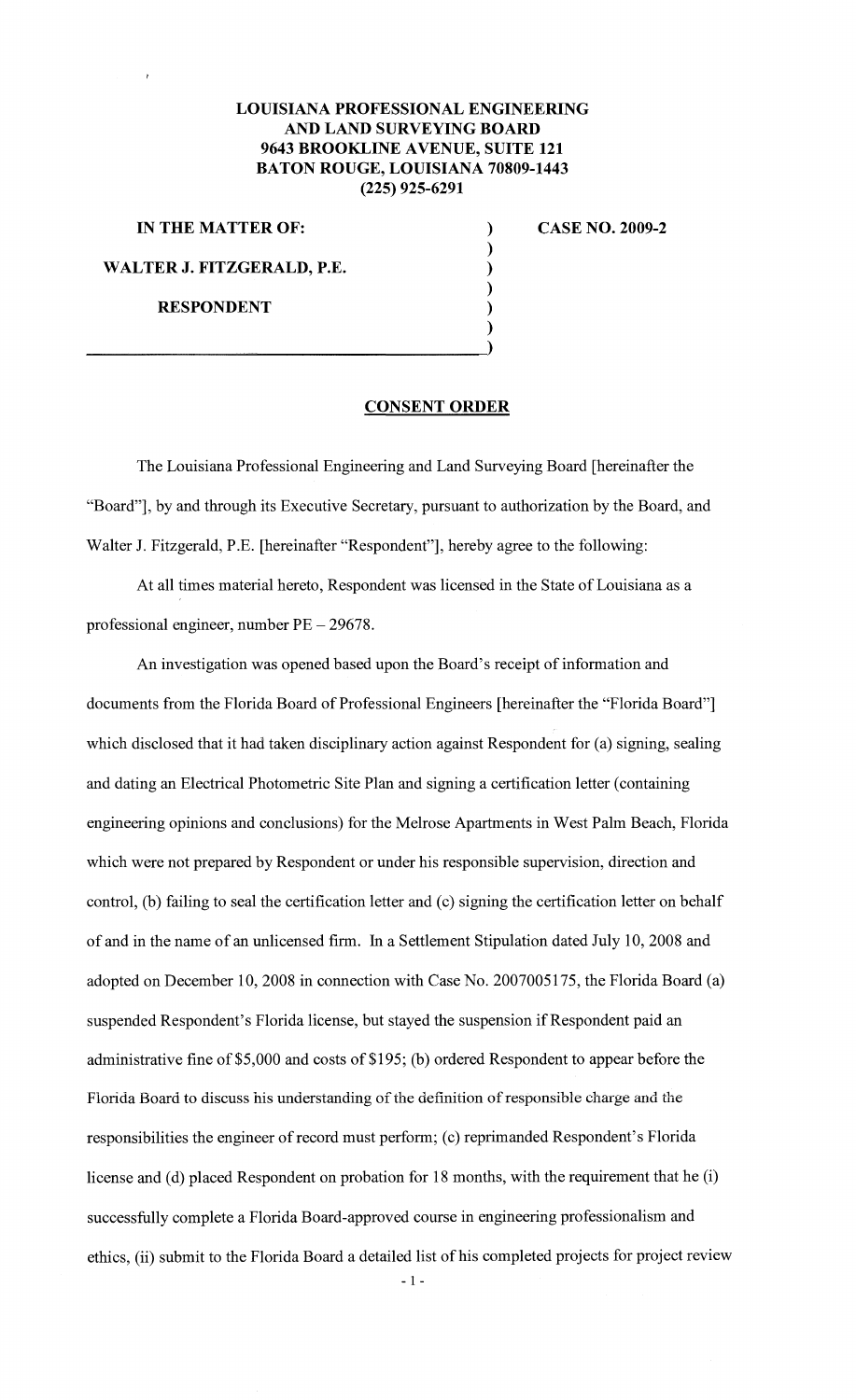at twelve months from the date of the final order and (iii) successfully complete the Florida Board's study guide.

La. R.S. 37:698(A)(7) authorizes the Board to take disciplinary action against a licensee of the Board who has been disciplined by the licensing authority of another state, territory or district of the United States for a matter recognized as a ground for disciplinary action in Louisiana at the time the action was taken. La. R.S. 37:698(A)(6), *to wit* LAC Title 46:LXI§2503(C) and (D), 2505(C) and 2701 (A)(3), prohibit licensees from signing and sealing of plans not prepared under their responsible charge. La. R.S. 37:698(A)(6), *to wit* LAC Title 46:LXI§270l(A)(4)(a)(i) requires a licensee to affix his/her seal all engineering documents that have been issued by the licensee to a client or any public or governmental agency as completed work. La. R.S. 37:698(H) permits the Board to take disciplinary action against persons who violate La. R.S. 37:698(A)(7), *to wit* La. R.S. 37:698(A)(6), LAC Title 46:LXI§2503(C) and (D),  $2505(C)$ ,  $2701(A)(3)$  and  $2701(A)(4)(a)(i)$ , upon a finding of guilt following the preferral of charges, notice and hearing and a majority vote of its entire membership authorized to participate in the proceeding. La. R.S. 37:698(A)(6) and (7), La. R.S. 37:698(H), and LAC Title  $46: LXI§2503(C)$  and (D),  $2505(C)$  and  $2701(A)(3)$  and  $(4)(a)(i)$  were in effect at all times material hereto.

It is undisputed that Respondent was disciplined by the licensing authority of another state for matters recognized as grounds for disciplinary action in Louisiana at the time the action was taken.

By letter dated August 25, 2009 the Board gave notice to Respondent that it was considering the preferral of charges against Respondent on the grounds that he may have violated La. R.S. 37:698(A)(7), *to wit* La. R.S. 37:698(A)(6), LAC Title 46:LXI§2503(C) and (D),  $2505(C)$ ,  $2701(A)(3)$  and  $2701(A)(4)(a)(i)$ , relative to having been disciplined by the licensing authority of another state for matters recognized as grounds for disciplinary action in Louisiana at the time the action was taken.

Wishing to dispense with the need for further disciplinary action and to conclude the instant proceeding without further delay and expense, for the purpose of this proceeding only, Respondent and the Board do hereby enter into this Consent Order, in which Respondent of his own free will consents to the issuance of a Consent Order by the Board, wherein Respondent

- 2-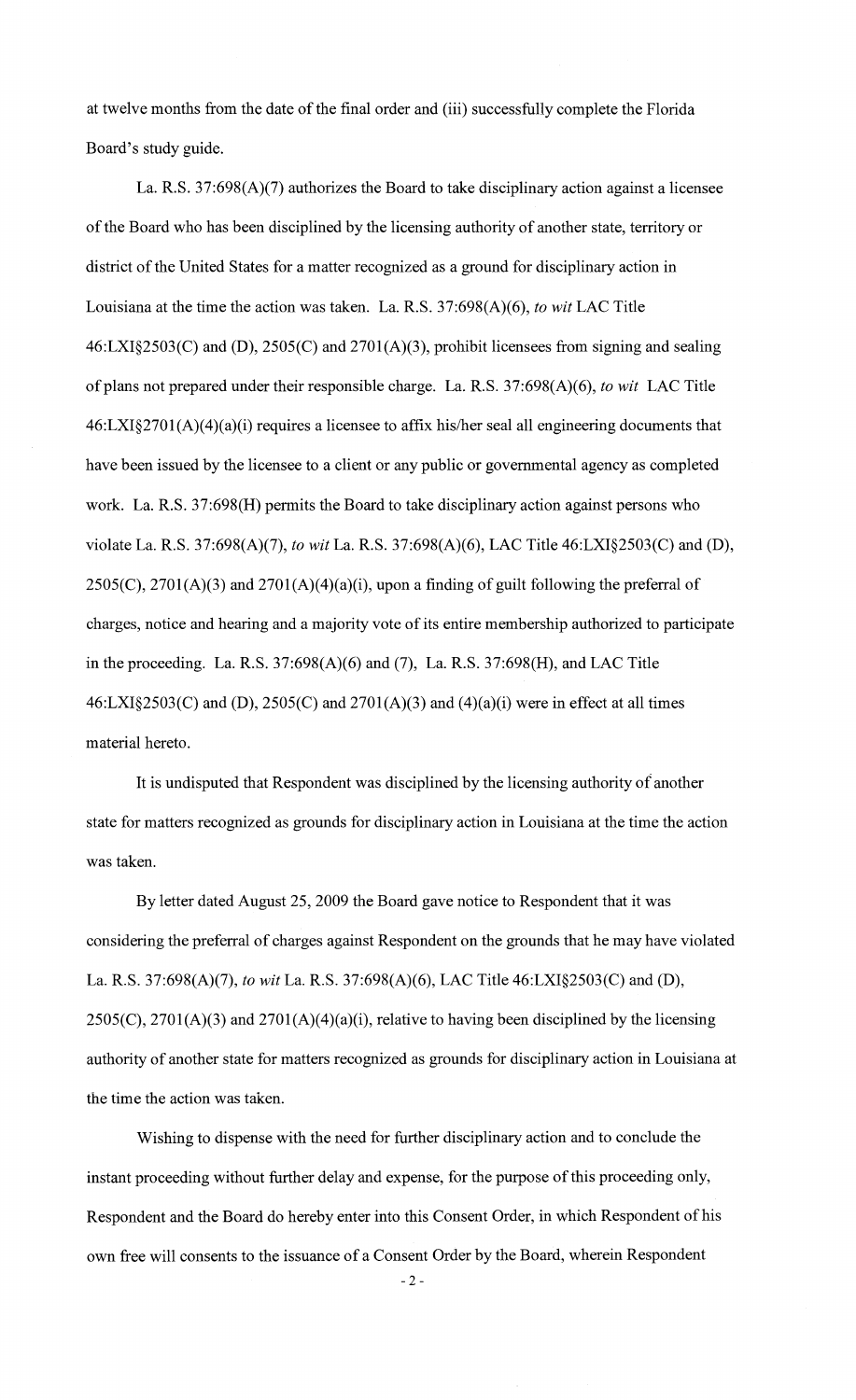agrees to (a) pay a fine of two hundred fifty (\$250.00) dollars; (b) pay administrative costs of two hundred forty-two and 76/100 (\$242.76) dollars; (c) successfully complete the Board's online Louisiana Laws and Rules Examination; and (d) the publishing of this Consent Order on the Board's website and a summary of this matter in the Board's official journal, the Louisiana Engineer and Surveyor Journal, and the reporting of this matter to the National Council of Examiners for Engineering and Surveying (NCEES), identifying Respondent by name.

Respondent admits to violations of the referenced statutes and/or rules regarding being disciplined by the licensing authority of another state for matters recognized as grounds for disciplinary action in Louisiana at the time the action was taken. Respondent acknowledges awareness of said laws and/or rules and states that he will comply with all applicable laws and rules henceforth. Respondent has been advised of his right to be represented by counsel before the Board and/or to appear at any hearing personally or by counsel and present witnesses and evidence in his own behalf, and he hereby waives this right and his right to appeal; and he states affirmatively that he has been afforded all administrative remedies due him under the law.

Therefore, in consideration of the foregoing and by his signing this Consent Order, Respondent does hereby waive his right to a hearing before the Board, to the presenting of evidence and witnesses in his behalf, to Findings of Fact and Conclusions of Law in this case, and to judicial review of this Consent Order.

Respondent hereby represents (a) that he fully understands the meaning and intent of this Consent Order, including but not limited to its final and binding effect, (b) that he has voluntarily entered into this Consent Order and that no other promise or agreement of any kind has been made to or with him by any person whatsoever to cause the execution of this instrument and (c) that the sanctions set forth in this Consent Order do not prevent the Board from taking further disciplinary or enforcement action against Respondent on matters not specifically addressed in this Consent Order.

WHEREFORE, the Louisiana Professional Engineering and Land Surveying Board and Respondent agree that:

1. Respondent shall pay a fine of two hundred fifty (\$250.00) dollars, which shall be tendered to the Board by a certified check payable to the Board, due upon the signing of this Consent Order; and

- 3-